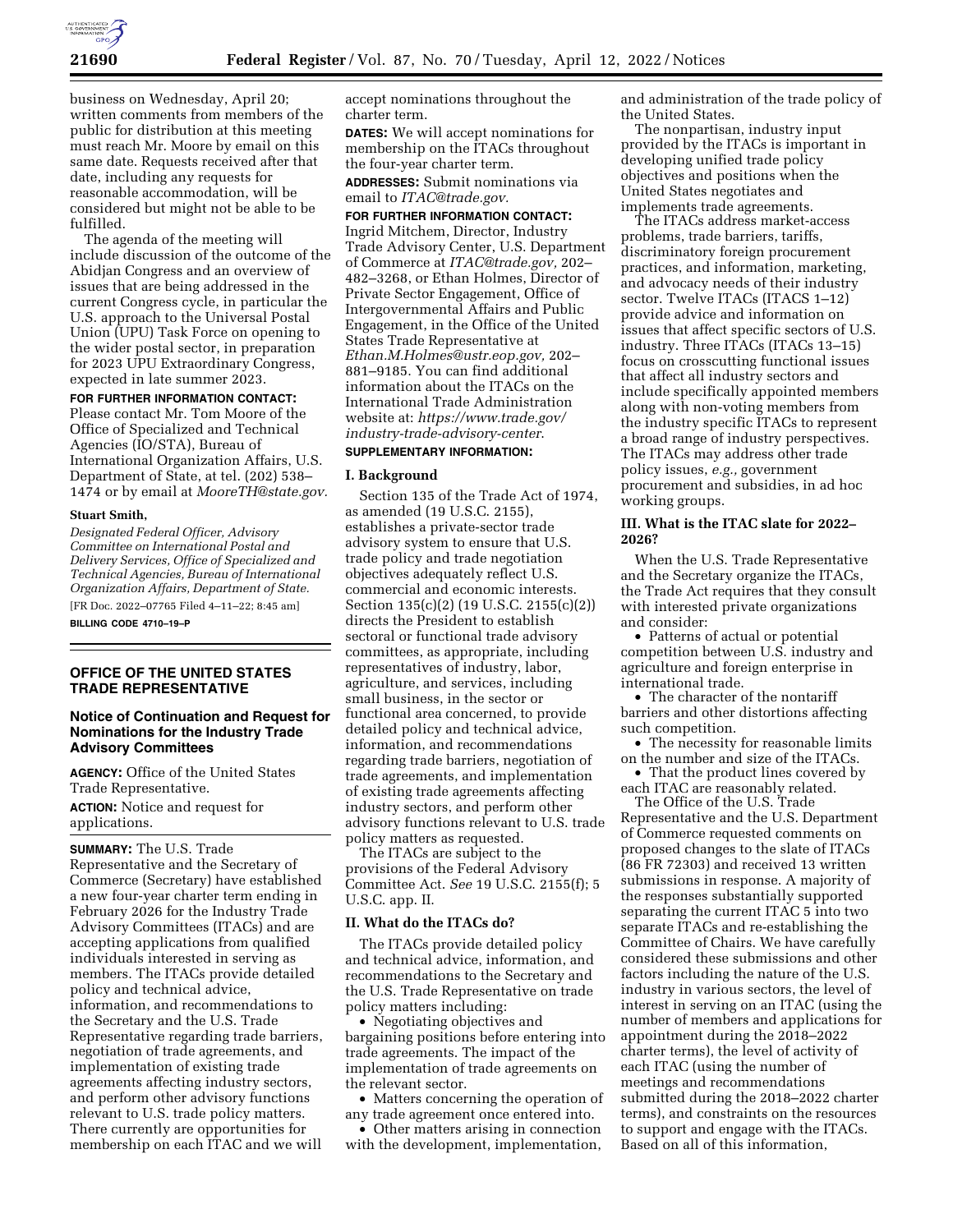pursuant to section 135(c)(2) of the Trade Act, the Secretary and the U.S. Trade Representative have established new four-year charter terms for the following ITACs, that began on February 24, 2022, and will end on February 24, 2026.

- Committee of Chairs
	- ITAC 1 Aerospace Equipment ITAC 2 Automotive Equipment and Capital Goods
	- ITAC 3 Chemicals, Pharmaceuticals, Health/Science Products and Services
	- ITAC 4 Consumer Goods
	- ITAC 5 Critical Minerals and Nonferrous Metals
	-
	- ITAC 6 Digital Economy<br>ITAC 7 Energy and Energ Energy and Energy Services
	- ITAC 8 Forest Products and Building Materials
	- ITAC 9 Small, Minority, and Woman-led Business
	- ITAC 10 Services
	- ITAC 11 Steel
	- ITAC 12 Textiles and Clothing
	- ITAC 13 Customs Matters and Trade Facilitation
	- ITAC 14 Intellectual Property Rights
	- ITAC 15 Standards and Technical Trade Barriers

# **IV. Membership**

Each ITAC consists of members with experience relevant to the industry sector for ITACs 1 through 12, or the subject area for ITACs 13 through 15. All ITAC members serve in a representative capacity (there are no special government employees (SGEs)) and present the views and interests of a sponsoring U.S. entity or U.S. organization and the entity's or organization's subsector (if applicable). In selecting members, the Secretary and the U.S. Trade Representative consider the nominee's ability to carry out the objectives of the ITAC, including knowledge of the industry and of trade matters relevant to the work of the ITAC, and ensuring that the ITAC is balanced in terms of points of view, demographics, geography, and entity or organization size. The Secretary and the U.S. Trade Representative also are committed to achieving diversity in ITAC membership to the maximum extent permitted by law and consistent with the need for balanced industry representation. The Secretary and the U.S. Trade Representative may seek additional nominations as necessary to attain membership balance and demographic diversity. Appointments are made without regard to political affiliation and in accordance with equal opportunity practices that promote diversity, equity, inclusion, and accessibility.

The Secretary and the U.S. Trade Representative appoint all ITAC members for a term of four-years or until

the ITAC charter expires, and members serve at the discretion of the Secretary and the U.S. Trade Representative. Individuals can be reappointed for any number of terms. Appointments are made at the time an ITAC is re-chartered and periodically throughout the fouryear charter term. Appointments expire at the end of the charter term, in this case, on February 24, 2026.

ITAC members serve without compensation, including reimbursement of expenses. Members are responsible for all expenses they incur to attend meetings or otherwise participate in ITAC activities.

The ITACs meet as needed, depending on various factors such as the level of activity of trade negotiations and the needs of the Secretary and the U.S. Trade Representative. On average, each ITAC meets six times a year in Washington DC or via teleconference.

## **V. Request for Nominations**

The Secretary and the U.S. Trade Representative are soliciting nominations for membership on the ITACs.

#### *A. Eligibility Requirements*

To apply for membership, an applicant must meet the following eligibility criteria:

1. The applicant must be a U.S. citizen.

2. The applicant cannot be a full-time employee of a U.S. governmental entity.

3. The applicant cannot be registered with the U.S. Department of Justice under the Foreign Agents Registration Act.

4. The applicant must be able to obtain and maintain a security clearance.

5. The applicant must represent either:

a. A U.S. entity that is directly engaged in the import or export of goods or services or that provides services in direct support of the international trading activities of other entities; or

b. A U.S. organization that trades internationally, represents members that trade internationally, or, consistent with the needs of an ITAC as determined by the Secretary and the Trade Representative, represents members who have a demonstrated interest in international trade.

• For eligibility purposes, a "U.S. entity'' is a for-profit firm engaged in commercial, industrial, or professional activities that is incorporated in the United States (or is an unincorporated U.S. firm with its principal place of business in the United States) that is controlled by U.S. citizens or by other U.S. entities. An entity is not a U.S.

entity if 50 percent plus one share of its stock (if a corporation, or a similar ownership interest of an unincorporated entity) is known to be controlled, directly or indirectly, by non-U.S. citizens or non-U.S. entities.

• For eligibility purposes, a "U.S. organization'' is an organization, including a trade association, labor union or organization, and nongovernmental organization (NGO), established under the laws of the United States, that is controlled by U.S. citizens, by another U.S. organization (or organizations), or by a U.S. entity (or entities), as determined based on its board of directors (or comparable governing body), membership, and funding sources, as applicable. To qualify as a U.S. organization, more than 50 percent of the board of directors (or comparable governing body) and more than 50 percent of the membership of the organization to be represented must be U.S. citizens, U.S. organizations, or U.S. entities. Additionally, in order for an NGO to qualify as a U.S. organization, at least 50 percent of the NGO's annual revenue must be attributable to nongovernmental U.S. sources.

• An applicant who will represent an entity or organization known to have 10 percent or greater non-U.S. ownership of its shares or equity, non-U.S. board members, non-U.S. membership, or non-U.S. funding sources, as applicable, must certify that this non-U.S. interest does not constitute control and will not adversely affect his/her ability to serve as a trade advisor to the United States.

• The Secretary and the U.S. Trade Representative have appointed, and will consider nominees, who represent the public health or health care community to ITACs 3 and 14, and environmental viewpoints to ITACs 3 and 8.

#### *B. How do I apply?*

To be considered for ITAC membership, interested persons should submit the following documents to the Director of the Industry Trade Advisory Center at the U.S. Department of Commerce at *[ITAC@trade.gov:](mailto:ITAC@trade.gov)* 

1. A completed ITAC Member Application, available at *[www.trade.gov/industry-trade-advisory](http://www.trade.gov/industry-trade-advisory-center)[center.](http://www.trade.gov/industry-trade-advisory-center)* 

2. A sponsor letter on the entity's or organization's letterhead containing a brief description of why the Secretary and the U.S. Trade Representative should consider the individual for membership.

3. The company or organization's profile information or annual report.

4. The individual's personal resume or comprehensive biography